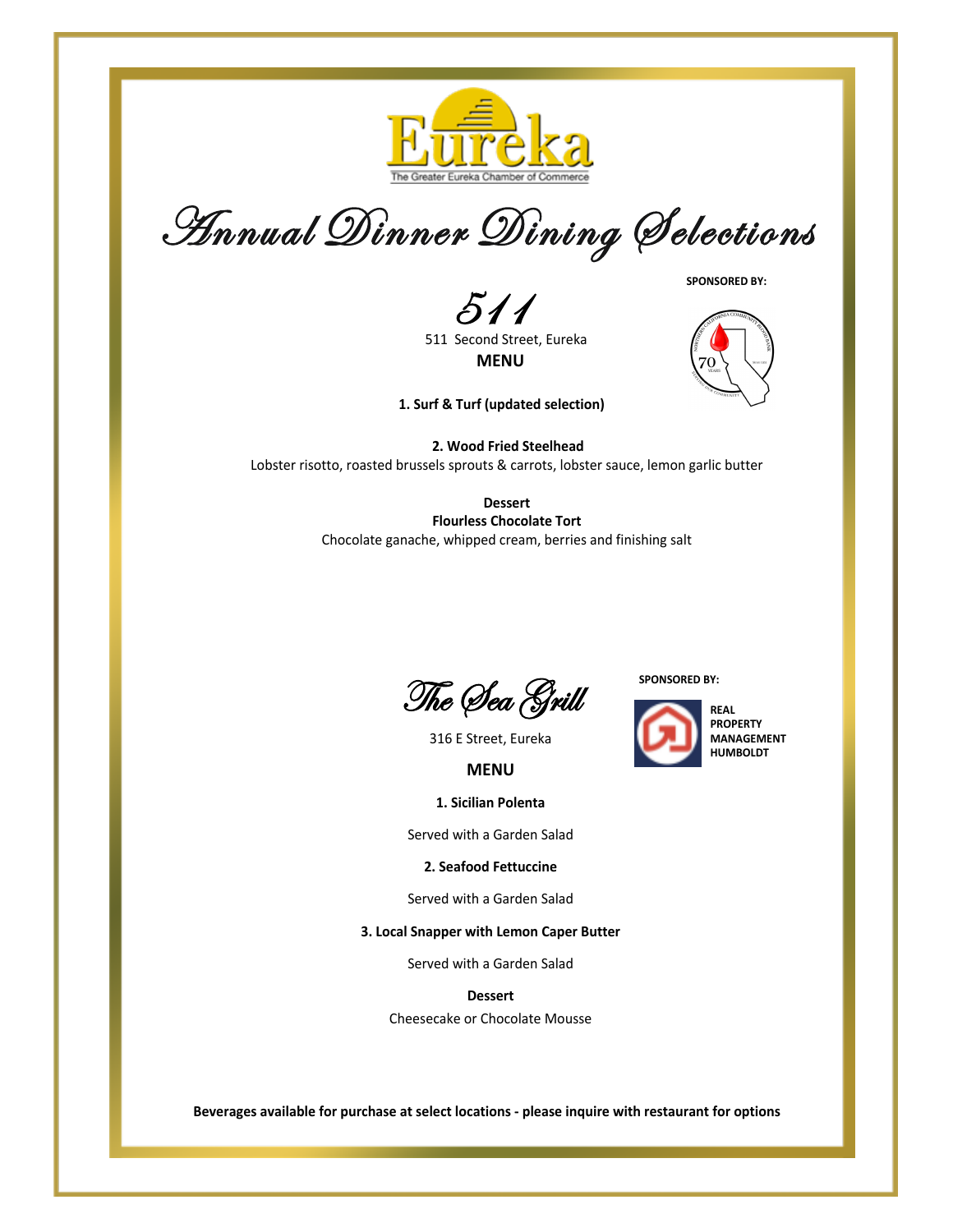

Gabriels

216 E Street, Eureka

**MENU**

**1. Chicken Penne Pesto** Served with mixed green salad.

**2. Gnocchi Mediterranean** Served with mixed green salad.

**3. Spaghetti and Meatballs** Served with mixed green salad.

**Dessert Panna Cotta with Fresh Berries**

Phatsy Kline's

**PHATSY KLINE'S SOLD OUT!**

139 Second Street, Eureka





**MENU**

Entrees include Arugula and Baby Greens Salad, and a vegetable medley of roasted green beans, carrots, and winter squash

> 1. **Porter-marinated Pork Loin** Panzanella salad, Sauce Robert, maple-glazed walnuts

2. **Macadamia nut-crusted Halibut** Duck-fat roasted fingerling potatoes, preserved lemon beurre blanc

3. **House-made Semolina Linguini**

Basil and oregano pesto, preserved forest mushrooms, caramelized onion, toasted pine nuts, shaved Cypress Grove Midnight Moon cheese.

Vegan pesto is available upon request. Pasta does not contain egg.

**Dessert** 

**Tiramisu Pâte a choux** Mascarpone and Crème Fraiche Chiffon, Tawny Port and Espresso Reduction

Beverages available for purchase at select locations - please inquire with restaurant for options

**SPONSORED BY:**